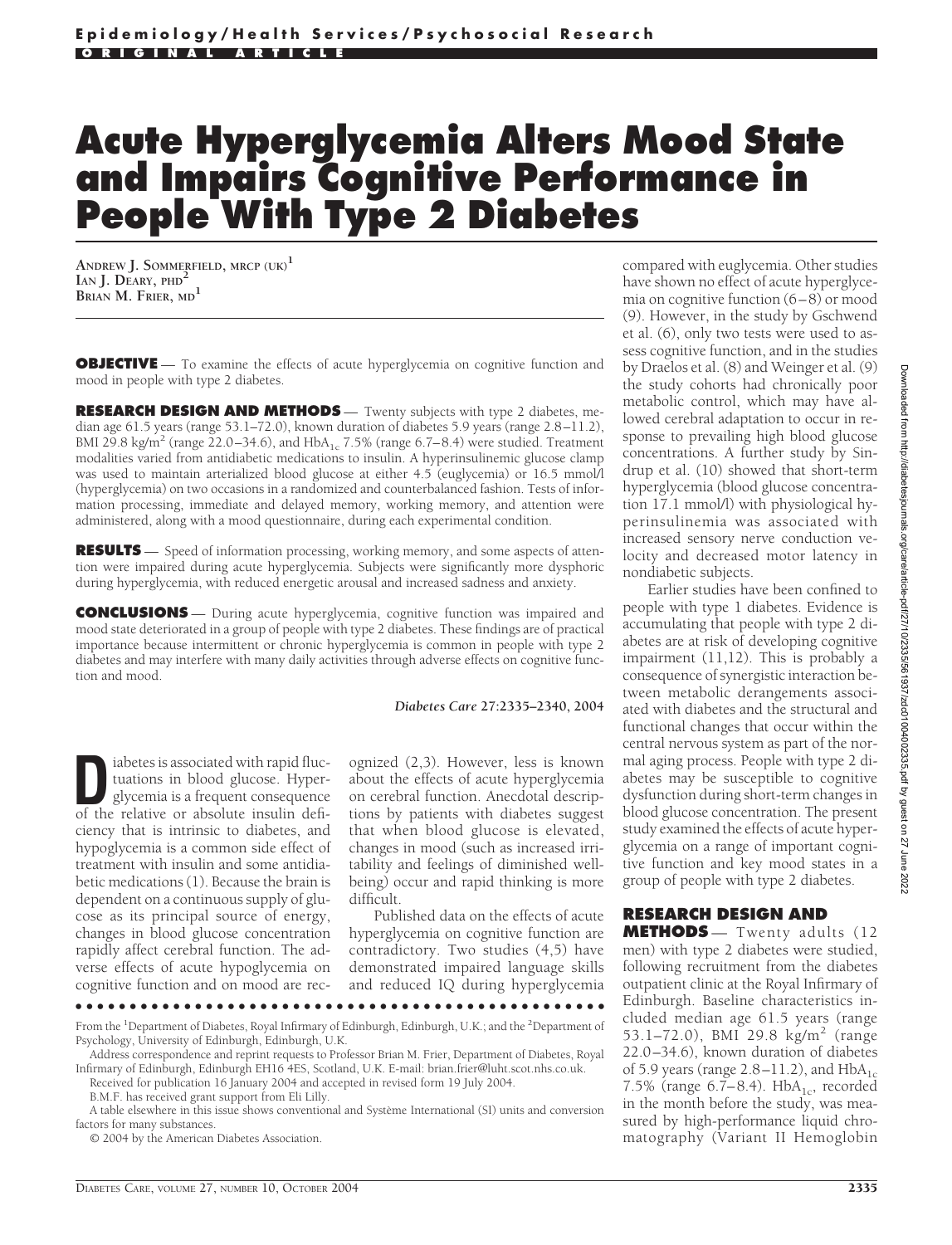Testing System; BioRad Diagnostics Group, Hercules, CA) with a local nondiabetic reference range of 4.3–6.5%. Three of the subjects required insulin to treat their diabetes, five were taking a single antidiabetic drug, nine were taking a combination of antidiabetic drugs, and three were taking an antidiabetic drug and once-daily isophane (NPH) insulin. None of the participants had a history of any other chronic disease, previous head injury, seizure, blackouts, alcohol or drug abuse, or psychiatric illness. Subjects were screened for diabetes complications and were excluded if they had evidence of microvascular disease, with the exception of background retinopathy. The presence of retinopathy was ascertained using direct ophthalmoscopy, peripheral neuropathy by clinical examination, and nephropathy was presumed by the presence of established microalbuminuria. Ethical permission for the study was approved by the local medical research ethics committee. All subjects gave written informed consent for participation in the study.

Each subject participated in two laboratory sessions that were separated by at least 2 weeks. A modified hyperinsulinemic glucose clamp (13) was used to maintain blood glucose at a predetermined level. In each study condition, the arterialized blood glucose concentration was initially stabilized at 4.5 mmol/l for a period of 30 min. In the euglycemia condition, the blood glucose concentration was thereafter maintained at 4.5 mmol/l throughout the study. In the hyperglycemia condition, blood glucose was raised to 16.5 mmol/l over a period of 20 min. The blood glucose concentration was maintained at the predetermined target level for a further 10 min before commencing cognitive testing and was kept at this level for a further 80 min while the tests were administered. The subjects were not informed which arm of the study was being undertaken on each occasion, and the two sessions were performed in a randomized and counterbalanced fashion.

### Cognitive function tests

Validated tests of information processing, tests of memory, and tests of attention were administered during each study condition.

#### **Test of information processing**

*Trail Making B*. This test, which was run on a handheld computer (14,15), assesses

complex visual scanning and has a motor component.

*Digit Symbol test*. This is a test of coding performed at speed (16).

*Reaction Time test*. This is a test of psychomotor speed and information processing (17). SDs of the Simple and Four-Choice Reaction Times were also calculated, providing a measure of intraindividual variability, and the coefficient of variation was calculated.

**Tests of memory.** The memory and learning tests that were used in this study were chosen because they have previously been shown (18) to be sensitive to metabolic disturbances such as hypoglycemia. *Verbal memory tests*. *1*) Auditory Verbal Learning Test, immediate and delayed. This is a test of immediate memory capacity, retrieval efficiency, and learning. The delayed component measures longerterm retention (19). *2*) Logical Memory Test, immediate and delayed. The Logical Memory test (20), a test of verbal learning, measures immediate and delayed recall following auditory presentation.

*Visual memory tests*. *1*) Visual Reproduction, immediate and delayed. This test measures immediate and delayed recall following nonverbal visual presentation (20). *2*) Benton Visual Retention Test. This is a test of immediate visual recall (21).

*Working memory tests*. *1*) Digit Span Forwards and Backwards. In this test, a series of lists of numbers is presented verbally to the subject, and the lists progressively increase in length (20). *2*) Letter/Number Sequencing. A series of lists of numbers mixed with letters is presented verbally (20).

**Tests of attention.** The Test of Everyday Attention battery (22) was used to measure attention and includes tests of visual selective, auditory selective, divided, and sustained attention and of attention switching.

Parallel versions of the tests are available for the Auditory Verbal Learning Test, Logical Memory, the Benton Visual Retention Test, and the Test of Everyday Attention battery, and in the present study these were used to minimize a learning effect between the two study conditions. Throughout the study, the battery of tests was carried out in a fixed order.

### Mood questionnaire

The University of Wales Institute of Science and Technology (UWIST) mood adjective checklist was used to document changes in mood experienced by the subjects during the two studies (23). There are three main mood states: energetic arousal (feeling lively/active versus tired/ sluggish), tense arousal (feeling anxious/ nervous versus relaxed/calm), and hedonic tone (feeling happy versus sad).

## Statistical analysis

The results were analyzed independently for each test. A general linear model (repeated-measures ANOVA) was used with order of session (euglycemia-hyperglycemia or hyperglycemia-euglycemia) as a fixed effect, and condition (euglycemia or hyperglycemia) as a within-subjects factor. The above models were repeated with the following variables added singly and separately: sex as a fixed effect and with age, glucose infusion rate,  $HbA<sub>1c</sub>$ , and the three mood states as covariates. The order effect was retained in the models when reported in the results. A  $P$  value  $\leq 0.05$ was considered to be significant. The *P* values reported in the tables for the core model (including only condition and order) were generated from analyses without including sex and the covariates. The *P* value reported in the tables for the additional fixed effect of sex and the covariates refers to analyses in which these were added singly to the core model. Effect size was calculated using Eta<sup>2</sup>. An Eta<sup>2</sup> score of 0.25–0.5 indicates a moderate effect size. Power was calculated using nQuery, which gives  $\delta^2$ -based power for univariate repeated-measures ANOVA.  $\alpha$  was set at  $0.05$  ( $n = 20$ ). Between-level correlation was set at zero, which offers a conservative power estimate because correlations are generally modest and positive. The power to detect an effect size of 0.25  $85\%$  and to detect an effect size of 0.50  $=$ 98%. All analyses were performed using SPSS version 11.0 for Windows.

**RESULTS** — A stable blood glucose plateau was achieved during each study condition. The mean  $(\pm SD)$  arterialized blood glucose concentration during the euglycemia condition was  $4.5 \pm 0.2$ mmol/l and during the hyperglycemia condition was  $16.7 \pm 0.6$  mmol/l. Statistical analysis revealed that no significant order effects had occurred for any of the outcome variables of this study. The significant effects of acute hyperglycemia on cognitive function remained significant in all analyses after controlling for sex, age,  $HbA_{1c}$ , and glucose infusion rate.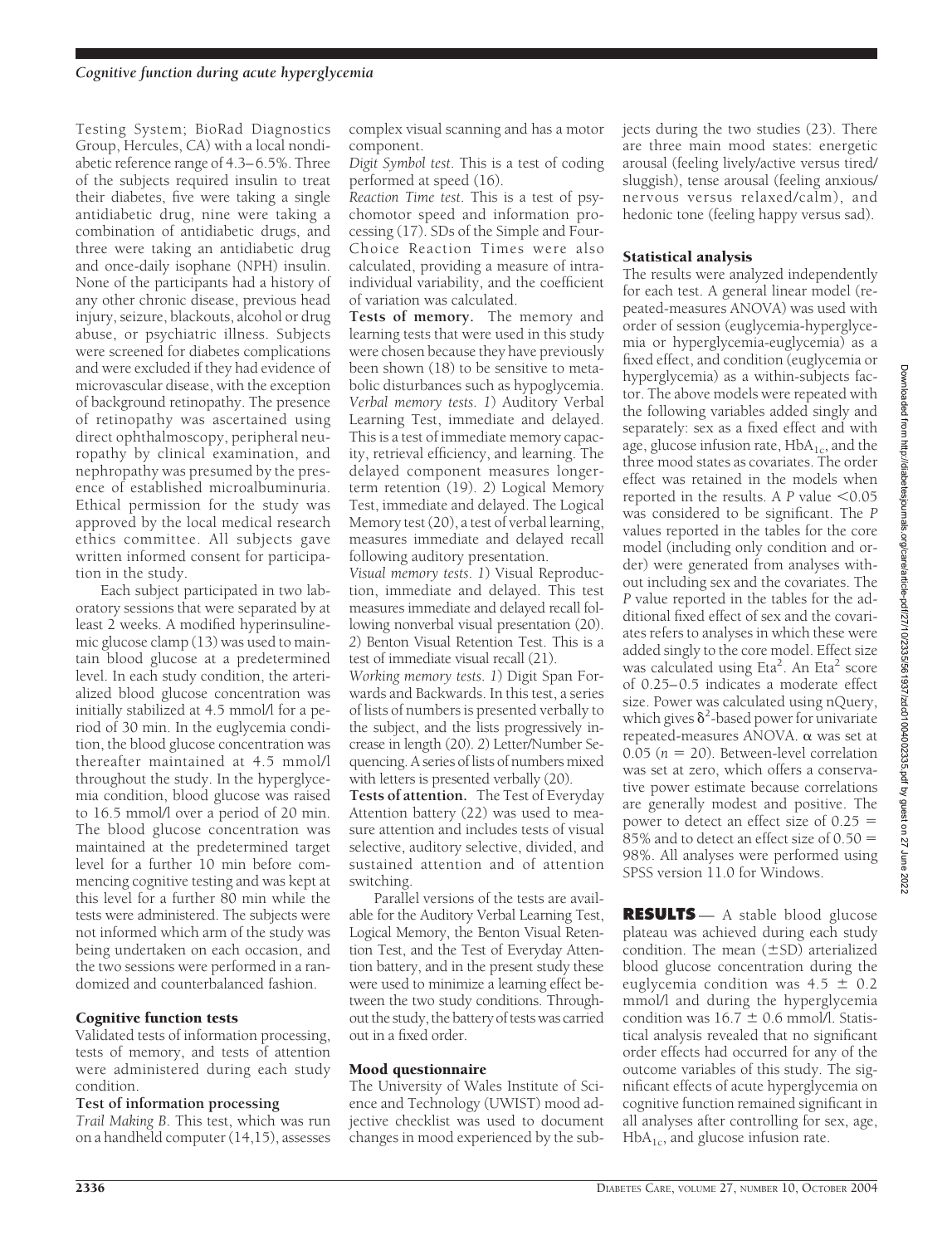**Table 1—***Results of tests of information processing during euglycemia and hyperglycemia in 20 adults with type 2 diabetes*

| Subtest                        | Euglycemia        | Hyperglycemia     | P         | F     | Eta <sup>2</sup> | Age  | Sex  | GIR  | $HbA_{1c}$ | TA   | EA    | HT   |
|--------------------------------|-------------------|-------------------|-----------|-------|------------------|------|------|------|------------|------|-------|------|
| Digit Symbol Substitution test | $70.2 \pm 8.4$    | $66.8 \pm 7.8$    | 0.03      | 5.64  | 0.24             | 0.38 | 0.26 | 0.65 | 0.71       | 0.64 | 0.57  | 0.96 |
| Trail Making B test            | $40.9 \pm 7.8$    | $43.9 \pm 8.0$    | 0.04      | 4.77  |                  | 0.74 | 0.77 | 0.34 | 0.32       | 0.38 | 0.39  | 0.39 |
| Simple Reaction Time test      |                   |                   |           |       |                  |      |      |      |            |      |       |      |
| Mean                           | $359.9 \pm 84.6$  | $373.7 \pm 72.3$  | 0.10      | 2.99  | 14<br>$\Omega$   | 0.81 | 0.43 | 0.76 | 0.33       | 0.41 | 0.28  | 0.08 |
| SD                             | $73.3 \pm 11.2$   | $77.5 \pm 17.6$   | 0.10      | 0.47  | 15               | 096  | 0.18 | 0.98 | 0.81       | 0.50 | 0.45  | 0.68 |
| Coefficient of variation       | $21.09 \pm 6.86$  | $21.82 \pm 6.01$  | 0.38      | 0.82  | 0.01             | 0.92 | 0.19 | 0.82 | 0.65       | 0.31 | 0.09  | 0.16 |
| Four-Choice Reaction Time test |                   |                   |           |       |                  |      |      |      |            |      |       |      |
| Mean                           | $710.0 \pm 116.7$ | $775.7 \pm 122.9$ | $<$ 0.000 | 23.05 | 0.56             | O 55 | 0.12 | 0.48 | 0.92       | 0.46 | 0.76  | 0.74 |
| .SD                            | $133.1 \pm 23.6$  | $139.5 \pm 41.2$  | 0.09      | 0.68  | 0.18             | 0.09 | 0.48 | 0.60 | 0.70       | 0.67 | 0.34  | 0.26 |
| Coefficient of variation       | $18.73 \pm 2.77$  | $18.22 \pm 4.02$  | 0.64      | 0.23  | 0 Q 1            | 0.06 | 0.76 | 0.61 | 0.68       | 0.80 | (141) | 0.95 |
| Number of errors               | $0.5 \pm 0.1$     | $0.4 \pm 0.1$     | 0.43      | 0.54  | 0.09             | 0.54 | 0.65 | 0.36 | 0.62       | 0.51 | 0.22  | 0.31 |

Data are means ±SD. The effects of age, sex, glucose infusion rate (GIR), HbA<sub>1c</sub>, and mood as covariates are also shown (all *P* values). EA, energetic arousal; HT, hedonic tone;TA, tense arousal.

# Tests of information processing

The results of these tests are summarized in Table 1. During acute hyperglycemia, performance was significantly impaired in the Trail Making B, Digit Symbol, and Four-Choice Reaction Time tests. Performance in the Simple Reaction Time test was not significantly impaired during hyperglycemia. The coefficient of variation for the Simple and Four-Choice Reaction Time tests was not significantly different between the euglycemia and hyperglycemia conditions.

# Tests of memory

The results of the memory function tests are summarized in Table 2. Acute hyperglycemia had no significant effect on tests of immediate or delayed memory. Performance in two tests of working memory (Digit Span Backwards, Letter/Number

Sequencing) was impaired during acute hyperglycemia.

# Tests of attention

The results of the tests of attention are summarized in Table 3.

**Visual selective attention.** The mean number  $(\pm SD)$  of map symbols circled in 1 min was significantly fewer during hyperglycemia. The number of symbols circled in 2 min was also lower during hyperglycemia, but the difference did not achieve statistical significance. In the telephone search task, no difference was demonstrated between euglycemia and hyperglycemia in the number of symbols located. The mean  $(\pm SD)$  time taken to complete the task during euglycemia was significantly faster than that during hyperglycemia.

**Auditory selective attention.** The auditory elevator test with reversal was significantly affected by hyperglycemia. However, performance in the elevator with distraction test was not impaired. **Sustained attention.** Sustained attention was not affected by hyperglycemia. **Attention switching.** In the visual elevator task, no difference was observed in the raw score between the two study conditions. However, a significantly longer time was required to complete each switch of the visual elevator task during hyperglycemia.

**Divided attention.** In the task that involved search of a telephone directory while counting, no significant difference was observed in the number of symbols that were located during either study condition. The time taken to complete the task was longer during hyperglycemia com-

**Table 2—***Results of tests of memory during euglycemia and hyperglycemia in 20 adults with type 2 diabetes*

| Subtest                      | Euglycemia     | Hyperglycemia  | P    | F    | Eta <sup>2</sup> | Age  | Sex  | GIR  | $HbA_{1c}$ | <b>TA</b> | EA   | HT.  |
|------------------------------|----------------|----------------|------|------|------------------|------|------|------|------------|-----------|------|------|
| Immediate memory             |                |                |      |      |                  |      |      |      |            |           |      |      |
| Immediate Logical Memory     | $27.2 \pm 4.3$ | $26.1 \pm 4.1$ | 0.16 | 2.13 | 0.11             | 0.93 | 0.16 | 0.67 | 0.41       | 0.52      | 0.47 | 0.88 |
| Immediate AVLT               | $35.0 \pm 5.7$ | $32.4 \pm 4.9$ | 0.09 | 3.33 | 0.16             | 0.78 | 0.12 | 0.43 | 0.56       | 0.46      | 0.46 | 0.38 |
| Benton Visual Retention Test | $6.2 \pm 1.2$  | $5.9 \pm 0.9$  | 0.30 | 1.16 | 0.06             | 0.82 | 0.88 | 0.31 | 0.32       | 0.21      | 0.63 | 0.18 |
| Visual Reproduction          | $76.9 \pm 7.6$ | $77.9 \pm 7.5$ | 0.51 | 0.44 | 0.02             | 0.64 | 0.95 | 0.79 | 0.39       | 0.30      | 0.12 | 0.66 |
| Working memory               |                |                |      |      |                  |      |      |      |            |           |      |      |
| Digit Span Forwards          | $9.6 \pm 1.3$  | $9.2 \pm 1.6$  | 0.33 | 0.99 | 0.05             | 0.53 | 0.18 | 0.53 | 0.41       | 0.48      | 0.54 | 0.61 |
| Digit Span Backwards         | $8.6 \pm 1.5$  | $7.9 \pm 1.3$  | 0.01 | 5.01 | 0.30             | 0.13 | 0.09 | 0.49 | 0.36       | 0.61      | 0.55 | 0.89 |
| Letter/Number Sequencing     | $10.4 \pm 1.9$ | $9.4 \pm 1.6$  | 0.02 | 6.94 | 0.25             | 0.24 | 0.10 | 0.60 | 0.38       | 0.17      | 0.31 | 0.87 |
| Delayed memory               |                |                |      |      |                  |      |      |      |            |           |      |      |
| Delayed Logical Memory       | $13.2 \pm 2.1$ | $12.3 \pm 2.2$ | 0.09 | 3.16 | 0.15             | 0.54 | 0.18 | 0.78 | 0.51       | 0.85      | 0.68 | 0.72 |
| Delayed AVLT                 | $8.2 \pm 2.2$  | $7.8 \pm 1.9$  | 0.26 | 6.23 | 0.07             | 0.25 | 0.46 | 0.94 | 0.26       | 0.62      | 0.40 | 0.06 |
| Delayed Visual Reproduction  | $14.1 \pm 9.2$ | $10.8 \pm 8.2$ | 0.08 | 3.58 | 0.17             | 0.41 | 0.31 | 0.36 | 0.76       | 0.59      | 0.31 | 0.70 |

Data are means  $\pm$  SD. The effects of age, sex, glucose infusion rate (GIR), HbA<sub>1c</sub>, and mood as covariates are also shown (all *P* values). AVLT, Auditory Verbal Learning Test; EA, energetic arousal; HT, hedonic tone; TA, tense arousal.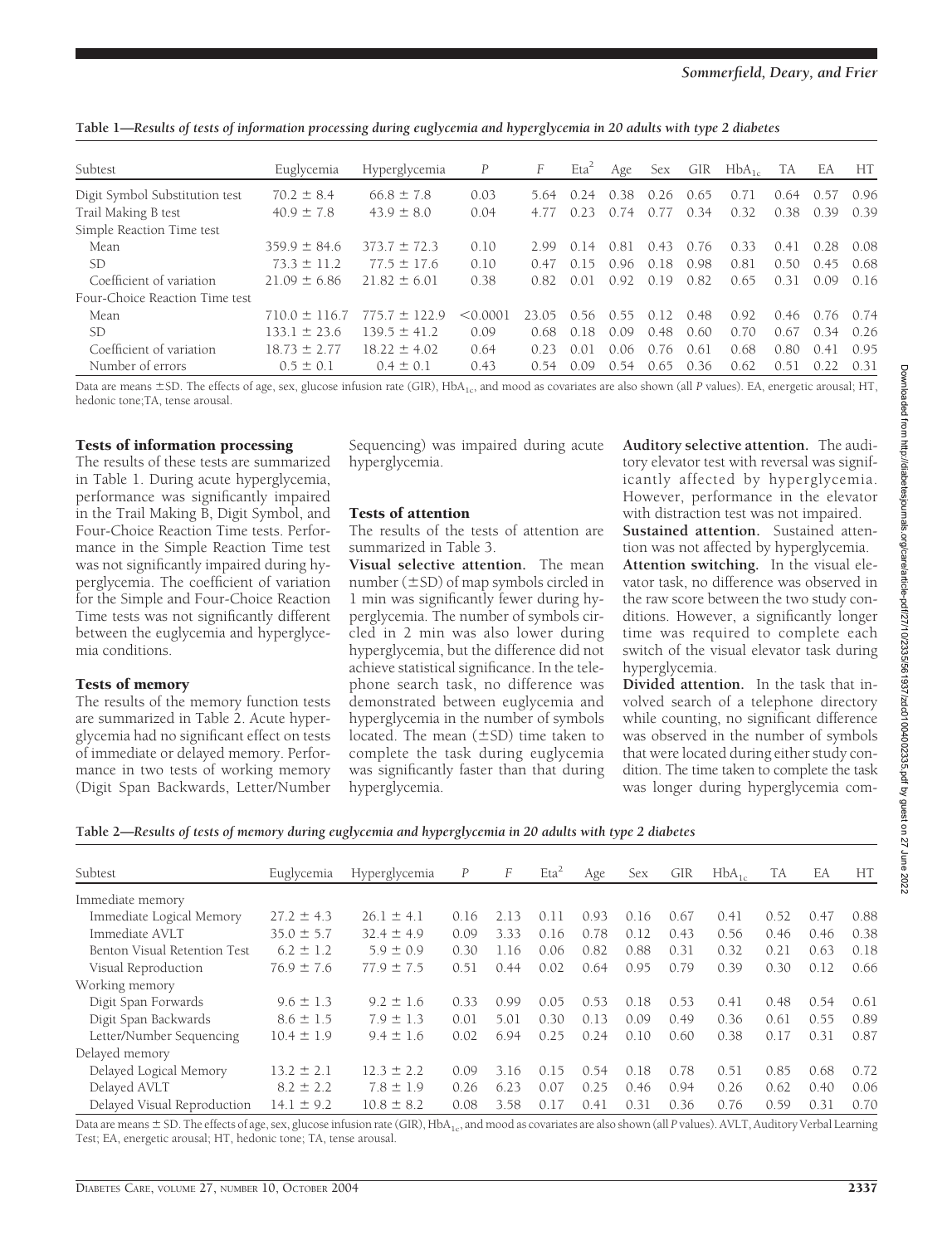| Subtest                                              | Euglycemia     | Hyperglycemia   | P     | F     | $Eta^2$ | Age  | Sex  | GIR  | $HbA_{1c}$ | TA.  | EA   | HT   |
|------------------------------------------------------|----------------|-----------------|-------|-------|---------|------|------|------|------------|------|------|------|
| Visual selective attention                           |                |                 |       |       |         |      |      |      |            |      |      |      |
| Map Search (1 min)                                   | $35.0 \pm 6.7$ | $32.2 \pm 5.1$  | 0.04  | 3.36  | 0.22    | 0.17 | 0.21 | 0.39 | 0.44       | 0.31 | 0.26 | 0.41 |
| Map Search (2 min)                                   | $64.8 \pm 7.4$ | $62.5 \pm 8.7$  | 0.31  | 1.07  | 0.06    | 0.60 | 0.57 | 0.57 | 0.41       | 0.27 | ()44 | 0.72 |
| Telephone Search (raw score)                         | $3.6 \pm 0.7$  | $3.7 \pm 0.6$   | 0.34  | 0.95  | 0.05    | 0.11 | 0.19 | 0.30 | 0.62       | 0.44 | 0.51 | 0.96 |
| Telephone Search (total time)                        | $58.7 \pm 8.3$ | $67.0 \pm 13.1$ | 0.04  | 2.91  | 0.27    | 0.43 | 0.24 | 0.56 | 0.71       | 0.61 | 0.16 | 0.76 |
| Auditory selective attention                         |                |                 |       |       |         |      |      |      |            |      |      |      |
| Elevator Counting (with distraction)                 | $8.8 \pm 1.1$  | $8.3 \pm 1.3$   | 0.12  | 2.71  | 013     | 0.56 | 0.50 | 0.83 | 0.47       | 0.32 | 0.28 | 0.06 |
| Elevator Counting (with reversal)                    | $5.3 \pm 1.7$  | $4.4 \pm 1.4$   | 0.01  | 7.44  | 0.29    | 0.12 | 0.08 | 0.49 | 0.50       | 0.38 | 0.24 | 0.17 |
| Attention switching                                  |                |                 |       |       |         |      |      |      |            |      |      |      |
| Visual Elevator (raw score)                          | $8.9 \pm 1.1$  | $8.5 \pm 0.9$   | 0.17  | 2.01  | 0.10    | 0.69 | 0.85 | 0.08 | 0.90       | 0.19 | 0.87 | 0.59 |
| Visual Elevator (switch time)                        | $4.3 \pm 1.0$  | $4.7 \pm 0.9$   | 0.001 | 17.44 | 0.49    | 0.15 | 0.43 | 0.60 | 0.26       | 0.09 | 0.63 | 0.20 |
| Divided attention                                    |                |                 |       |       |         |      |      |      |            |      |      |      |
| Telephone Search (with counting<br>total time)       | $62.3 \pm 9.5$ | $67.2 \pm 17.1$ | 0.10  | 2.71  | 0.12    | 0.56 | 0.25 | 0.78 | 0.53       | 0.42 | 0.21 | 0.60 |
| Telephone Search (with counting)<br>time per target) | $1.0 \pm 0.6$  | $1.2 \pm 0.6$   | 0.05  | 4.45  | 0.20    | 0.31 | 0.37 | 0.59 | 0.62       | 0.46 | 0.54 | 0.68 |
| Sustained attention                                  |                |                 |       |       |         |      |      |      |            |      |      |      |
| Elevator Counting                                    | $6.6 \pm 0.68$ | $6.7 \pm 0.67$  | 0.79  | 0.07  | 0.01    | 0.1  | 0.18 | 0.68 | 0.38       | 0.30 | 0.31 | 0.27 |
| Lottery                                              | $9.6 \pm 0.7$  | $9.7 \pm 0.6$   | 0.63  | 0.24  | 0.01    | 0.48 | 0.18 | 0.93 | 0.67       | 0.27 | 0.82 | 0.26 |

**Table 3—***Results of tests of attention during euglycemia and hyperglycemia in 20 adults with type 2 diabetes*

Data are means ±SD. The effects of age, sex, glucose infusion rate (GIR), HbA<sub>1c</sub>, and mood as covariates are also shown (all *P* values). EA, energetic arousal; HT, hedonic tone; TA, tense arousal.

pared with during euglycemia, but this difference was not significant. The timeper-target score, which is the ratio of the number of circled symbols divided by the time taken for the task, was significantly higher during acute hyperglycemia.

### Mood

The results of the mood questionnaire are shown in Fig. 1. Hedonic Tone and Energetic Arousal scores were significantly lower during hyperglycemia (decreased happiness and alertness), whereas feelings of Tense Arousal were greater (increased agitation).

**CONCLUSIONS** — The present study demonstrated that acute hyperglycemia in people with type 2 diabetes significantly impaired speed of information processing, working memory, and some aspects of attention. It also had a profound detrimental effect on key mood states.

It was apparent from the results of the present study that performance was impaired during acute hyperglycemia in tests that required a speedy response, suggesting that accuracy was preserved at the expense of speed. For example, in the Map Search, a test of visual selective attention, significantly fewer symbols were identified after 1 min during hyperglycemia when compared with euglycemia. However, in the overall 2-min score no significant difference was observed, which indicates that a "ceiling effect" is reached after 2 min. In the Telephone Search test and the Telephone Search While Counting test, no significant difference could be discerned in the total number of symbols located during either study condition, but

the time taken to complete these tests was significantly longer during hyperglycemia. In the Visual Elevator task no significant difference in the raw score was observed during hyperglycemia compared with euglycemia, but the time taken to complete each switch was significantly greater during hyperglycemia.

The cognitive domains that were



Figure 1—*Graph showing mean (SD) scores of the UWIST mood adjective checklist during euglycemia (*u*) and hyperglycemia (*f*).*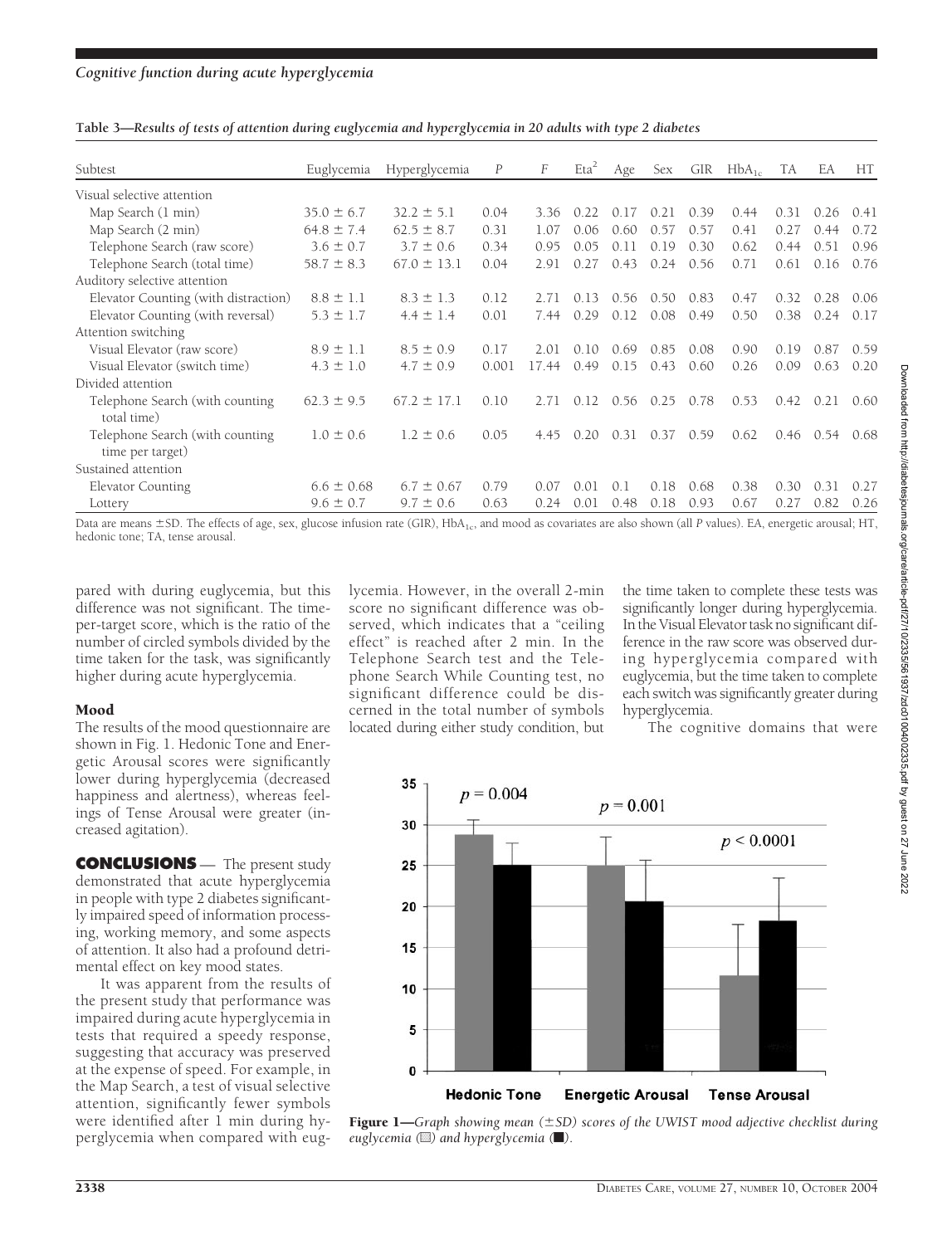most adversely affected by hyperglycemia in people with type 2 diabetes were information processing speed and working memory. Performance in three of the four processing speed tests was significantly impaired during hyperglycemia. In the memory domain, the only two tests affected were of working memory; acute hyperglycemia did not have a significant detrimental effect on tests of immediate and delayed memory. This suggestion is supported by the "attention" results, which also demonstrated a reduction in speed of information processing (rather than accuracy), and this was particularly apparent in tests of attention that made demands on working memory, e.g., visual elevator switch time, which requires storage and manipulation of information.

In addition to the specific cognitive demands of the tasks affected by hyperglycemia, impairment of performance in these tests may reflect their relative complexity. Davis et al. (5) demonstrated that in children with type 1 diabetes cognitive function was impaired during acute hyperglycemia but that this was limited to complex tests of cognitive ability. In the present study, performance in relatively simple tests of information processing (Simple Reaction Time), memory (tests of immediate and delayed verbal and visual memory, Digit Span Forwards), and attention (Lottery and Elevator Counting) was not affected by acute hyperglycemia. However, during acute hyperglycemia a significant decrement in performance was observed in comparatively more difficult tasks, such as the Four-Choice Reaction Time test, Digit Span Backwards, Letter/ Number Sequencing, and Elevator Counting with Reversal.

Mood was also adversely affected by acute hyperglycemia. The changes in mood included increased feelings of agitation and anxiety (increased tense arousal), increased feelings of tiredness and lethargy (decreased energetic arousal), and decreased feelings of happiness (decreased hedonic tone). Further analysis of the cognitive function test results with mood as a covariate demonstrated that the impairment in cognitive function occurred independently of changes in mood state.

The results of the present study indicate that acute hyperglycemia has a significantly adverse effect on various aspects of cognitive function and mood. However, with the exception of the Four-Choice Re-

action Time test, the  $Eta^2$  values for the tests of cognitive function were modest. The study had 80% power to detect an effect size of  $\delta^2 = 0.21$ . Therefore, we were not able to detect small effect sizes. However, at that level, they might not be of great practical significance. The number of subjects included in the study is large by comparison with most glucose clamp studies. Apart from giving more confidence in the results, this was also done because of the relatively large numbers of cognitive outcomes, which were included because they have been found to be sensitive to the effects of hypoglycemia. These obviously carry the possibility of type I errors, and it will be useful to carry out a further study using a larger sample to try and replicate these findings. Nevertheless, it was important for this first, systematic study of the cognitive effects of hyperglycemia to include the main domains of cognitive function. The effects of acute hypoglycemia on cognitive function have been observed to return to normal within 90 min of the restoration of euglycemia (24,25). It is not known whether the effect of hyperglycemia on cognitive function or mood is sustained or protracted, and this will require further investigation.

Some indirect evidence suggests that hyperglycemia may have adverse affects on cerebral function. For example, acute hyperglycemia has been shown (26) to enhance cerebral damage resulting from ischemic stroke. There is also accumulating evidence to suggest that chronic hyperglycemia, as indicated by surrogate markers such as the presence of peripheral neuropathy or retinopathy, is involved in the pathogenesis of the cognitive impairment associated with diabetes (27–29).

The findings of the present study are in concordance with anecdotal reports from people with type 2 diabetes and are supported by the results of two recent studies. Cox et al. (30) have demonstrated changes in mood and impairment in cognitive function during acute hyperglycemia in people with type 1 and type 2 diabetes, and a study (31) in Canada has shown impairment of cognitive function in people with type 2 diabetes following oral ingestion of 50 g of carbohydrate. Taken together, these findings are of practical importance to people with type 2 diabetes in whom exposure to moderate and intermittent hyperglycemia is common. Working memory and processing speed are fundamental aspects of cognition in everyday life. The deleterious effects of hyperglycemia on cognitive function and mood states may significantly interfere with many activities of daily living and may influence therapeutic strategies aimed at treating postprandial hyperglycemia.

**Acknowledgments**— A.J.S. was supported by research funding from Eli Lilly. I.J.D. is the recipient of a Royal Society-Wolfson Research Merit Award.

#### **References**

- 1. Tattersall RB: Frequency, causes and treatment of hypoglycaemia. In *Hypoglycaemia in Clinical Diabetes*. Frier BM, Fisher BM, Eds. Chichester, U.K., John Wiley and Sons, 1999, p. 55–89
- 2. Deary IJ: Effects of hypoglycaemia on cognitive function. In *Hypoglycaemia and Diabetes: Clinical and Physiological Aspects*. Frier BM, Fisher BM, Eds. London, Edward Arnold, 1993, p. 80–92
- 3. Heller SR, Macdonald IA: The measurement of cognitive function during acute hypoglycaemia: experimental limitations and their effect on the study of hypoglycaemia unawareness. *Diabet Med* 13:607– 615, 1996
- 4. Holmes CS, Hayford JT, Gonzalez JL, Weydert JA: A survey of cognitive functioning at different glucose levels in diabetic persons. *Diabetes Care* 6:180–185, 1983
- 5. Davis EA, Soong SA, Byrne GC, Jones TW: Acute hyperglycemia impairs cognitive function in children with IDDM. *J Pediatr Endocrinol Metab* 9:455–461, 1996
- 6. Gschwend S, Ryan C, Atchison J, Arslanian S, Becker D: Effects of acute hyperglycemia on mental efficiency and counterregulatory hormones in adolescents with insulin-dependent diabetes mellitus. *J Pediatr* 126:178–184, 1995
- 7. Hoffman RG, Speelman DJ, Hinnen DA, Conley KL, Guthrie RA, Knapp RK: Changes in cortical functioning with acute hypoglycemia and hyperglycemia in type 1 diabetes. *Diabetes Care* 12:193– 197, 1989
- 8. Draelos MT, Jacobson AM, Weinger K, Widom B, Ryan CM, Finkelstein DM, Simonson DC: Cognitive function in patients with insulin-dependent diabetes mellitus during hyperglycemia and hypoglycemia. *Am J Med* 98:135–144, 1995
- 9. Weinger K, Jacobson AM, Draelos MT, Finkelstein DM, Simonson DC: Blood glucose estimation and symptoms during hyperglycemia and hypoglycemia in patients with insulin-dependent diabetes